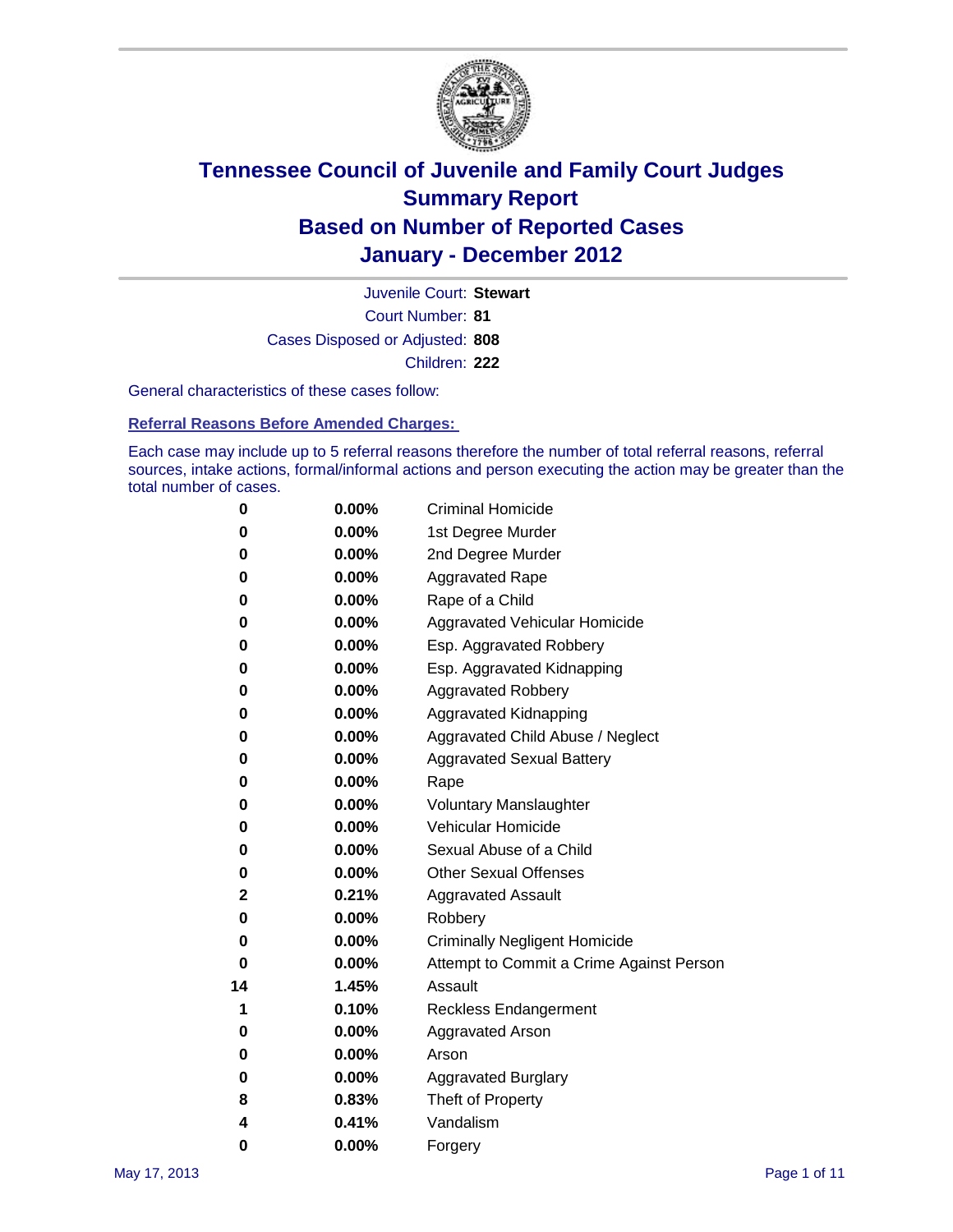

Court Number: **81** Juvenile Court: **Stewart** Cases Disposed or Adjusted: **808** Children: **222**

### **Referral Reasons Before Amended Charges:**

Each case may include up to 5 referral reasons therefore the number of total referral reasons, referral sources, intake actions, formal/informal actions and person executing the action may be greater than the total number of cases.

| 0  | 0.00% | <b>Worthless Checks</b>                                     |
|----|-------|-------------------------------------------------------------|
| 0  | 0.00% | Illegal Possession / Fraudulent Use of Credit / Debit Cards |
| 2  | 0.21% | <b>Burglary</b>                                             |
| 0  | 0.00% | Unauthorized Use of a Vehicle                               |
| 2  | 0.21% | <b>Cruelty to Animals</b>                                   |
| 1  | 0.10% | Sale of Controlled Substances                               |
| 46 | 4.75% | <b>Other Drug Offenses</b>                                  |
| 4  | 0.41% | Possession of Controlled Substances                         |
| 0  | 0.00% | <b>Criminal Attempt</b>                                     |
| 0  | 0.00% | Carrying Weapons on School Property                         |
| 1  | 0.10% | Unlawful Carrying / Possession of a Weapon                  |
| 1  | 0.10% | <b>Evading Arrest</b>                                       |
| 0  | 0.00% | Escape                                                      |
| 3  | 0.31% | Driving Under Influence (DUI)                               |
| 19 | 1.96% | Possession / Consumption of Alcohol                         |
| 1  | 0.10% | Resisting Stop, Frisk, Halt, Arrest or Search               |
| 0  | 0.00% | <b>Aggravated Criminal Trespass</b>                         |
| 0  | 0.00% | Harassment                                                  |
| 1  | 0.10% | Failure to Appear                                           |
| 1  | 0.10% | Filing a False Police Report                                |
| 1  | 0.10% | Criminal Impersonation                                      |
| 2  | 0.21% | <b>Disorderly Conduct</b>                                   |
| 3  | 0.31% | <b>Criminal Trespass</b>                                    |
| 0  | 0.00% | Public Intoxication                                         |
| 0  | 0.00% | Gambling                                                    |
| 77 | 7.95% | Traffic                                                     |
| 0  | 0.00% | <b>Local Ordinances</b>                                     |
| 0  | 0.00% | Violation of Wildlife Regulations                           |
| 1  | 0.10% | Contempt of Court                                           |
| 34 | 3.51% | Violation of Probation                                      |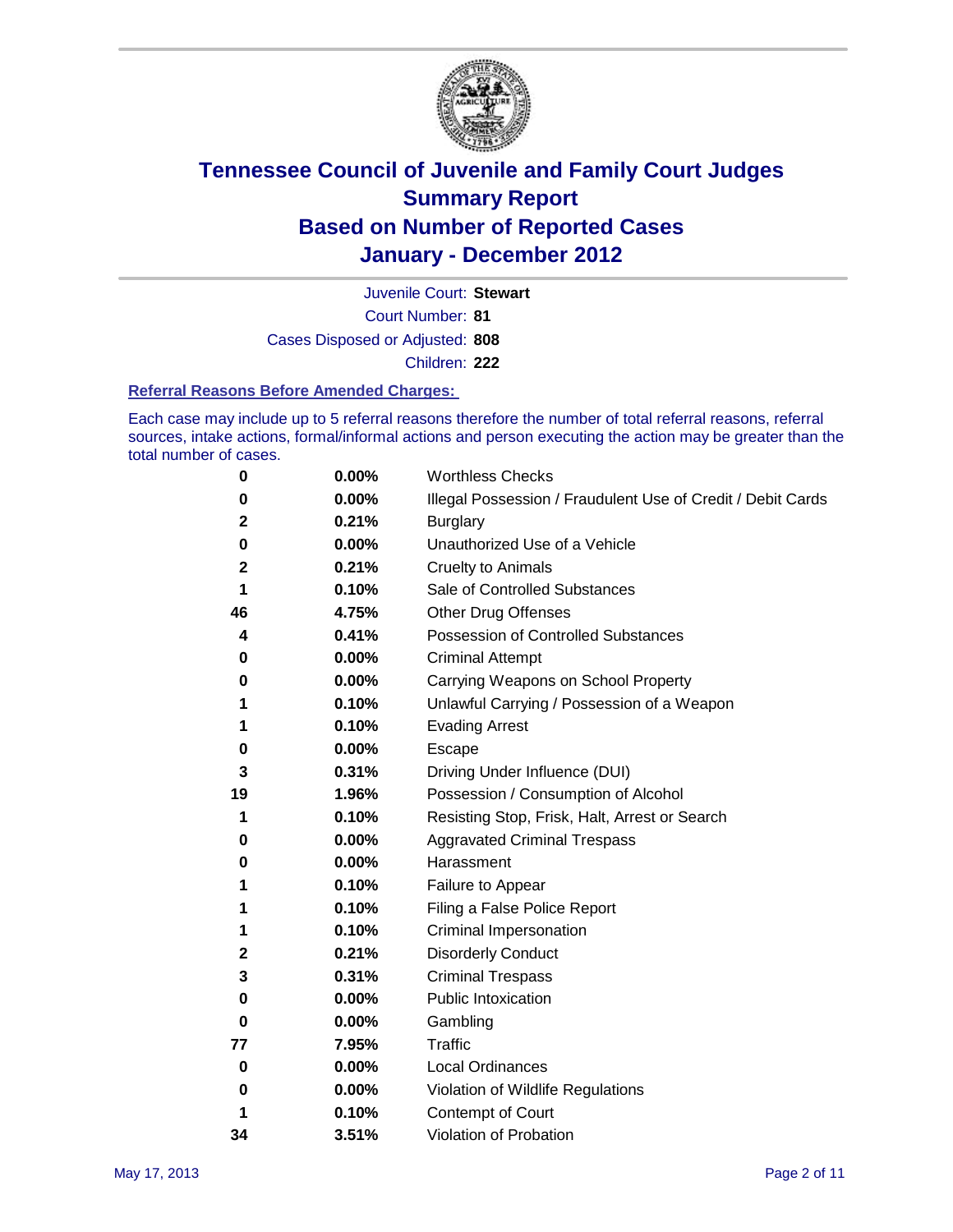

Court Number: **81** Juvenile Court: **Stewart** Cases Disposed or Adjusted: **808** Children: **222**

### **Referral Reasons Before Amended Charges:**

Each case may include up to 5 referral reasons therefore the number of total referral reasons, referral sources, intake actions, formal/informal actions and person executing the action may be greater than the total number of cases.

| 0              | 0.00%    | Violation of Aftercare                 |
|----------------|----------|----------------------------------------|
| 6              | 0.62%    | <b>Unruly Behavior</b>                 |
| 6              | 0.62%    | Truancy                                |
| $\mathbf 2$    | 0.21%    | In-State Runaway                       |
| 0              | 0.00%    | Out-of-State Runaway                   |
| $\overline{2}$ | 0.21%    | Possession of Tobacco Products         |
| 5              | 0.52%    | Violation of a Valid Court Order       |
| 0              | 0.00%    | Violation of Curfew                    |
| 20             | 2.07%    | Sexually Abused Child                  |
| 9              | 0.93%    | <b>Physically Abused Child</b>         |
| 104            | 10.74%   | Dependency / Neglect                   |
| 3              | 0.31%    | <b>Termination of Parental Rights</b>  |
| $\bf{0}$       | $0.00\%$ | <b>Violation of Pretrial Diversion</b> |
| 3              | 0.31%    | Violation of Informal Adjustment       |
| 196            | 20.25%   | <b>Judicial Review</b>                 |
| 293            | 30.27%   | <b>Administrative Review</b>           |
| $\bf{0}$       | 0.00%    | <b>Foster Care Review</b>              |
| 36             | 3.72%    | Custody                                |
| 37             | 3.82%    | Visitation                             |
| 6              | 0.62%    | Paternity / Legitimation               |
| 9              | 0.93%    | <b>Child Support</b>                   |
| 0              | $0.00\%$ | <b>Request for Medical Treatment</b>   |
| 0              | 0.00%    | <b>Consent to Marry</b>                |
| 2              | 0.21%    | Other                                  |
| 968            | 100.00%  | <b>Total Referrals</b>                 |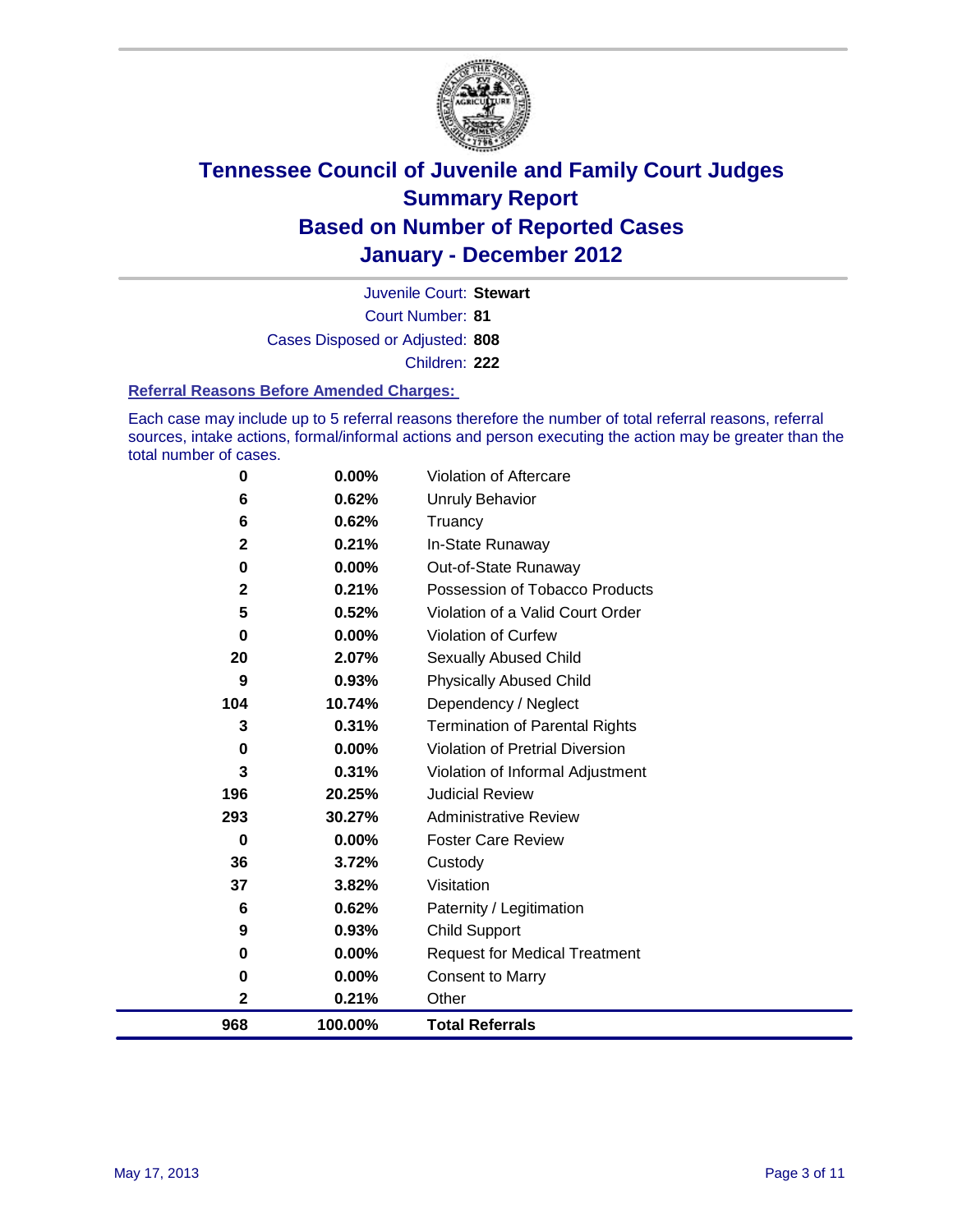

| 968                        | 100.00%                                            | <b>Total Referral Sources</b>     |  |
|----------------------------|----------------------------------------------------|-----------------------------------|--|
| 1                          | 0.10%                                              | Other                             |  |
| 0                          | 0.00%                                              | Unknown                           |  |
| 0                          | 0.00%                                              | Hospital                          |  |
| 25                         | 2.58%                                              | Child & Parent                    |  |
| 18                         | 1.86%                                              | Victim                            |  |
| 1                          | 0.10%                                              | <b>Other Court</b>                |  |
| 1                          | 0.10%                                              | Social Agency                     |  |
| 409                        | 42.25%                                             | <b>Court Staff</b>                |  |
| 0                          | 0.00%                                              | <b>District Attorney's Office</b> |  |
| 1                          | 0.10%                                              | <b>Other State Department</b>     |  |
| 255                        | 26.34%                                             | <b>DCS</b>                        |  |
| 0                          | 0.00%                                              | <b>CSA</b>                        |  |
| 5                          | 0.52%                                              | School                            |  |
| 6                          | 0.62%                                              | Self                              |  |
| 15                         | 1.55%                                              | <b>Relatives</b>                  |  |
| 52                         | 5.37%                                              | Parents                           |  |
| 179                        | 18.49%                                             | Law Enforcement                   |  |
| <b>Referral Sources: 1</b> |                                                    |                                   |  |
|                            |                                                    | Children: 222                     |  |
|                            | Cases Disposed or Adjusted: 808                    |                                   |  |
|                            |                                                    |                                   |  |
|                            | Juvenile Court: Stewart<br><b>Court Number: 81</b> |                                   |  |
|                            |                                                    |                                   |  |

### **Age of Child at Referral: 2**

| 222 | 100.00%  | <b>Total Child Count</b> |
|-----|----------|--------------------------|
| 0   | $0.00\%$ | Unknown                  |
| 0   | 0.00%    | Ages 19 and Over         |
| 53  | 23.87%   | Ages 17 through 18       |
| 60  | 27.03%   | Ages 15 through 16       |
| 24  | 10.81%   | Ages 13 through 14       |
| 14  | 6.31%    | Ages 11 through 12       |
| 71  | 31.98%   | Ages 10 and Under        |
|     |          |                          |

<sup>1</sup> If different than number of Referral Reasons (968), verify accuracy of your court's data.

<sup>2</sup> One child could be counted in multiple categories, verify accuracy of your court's data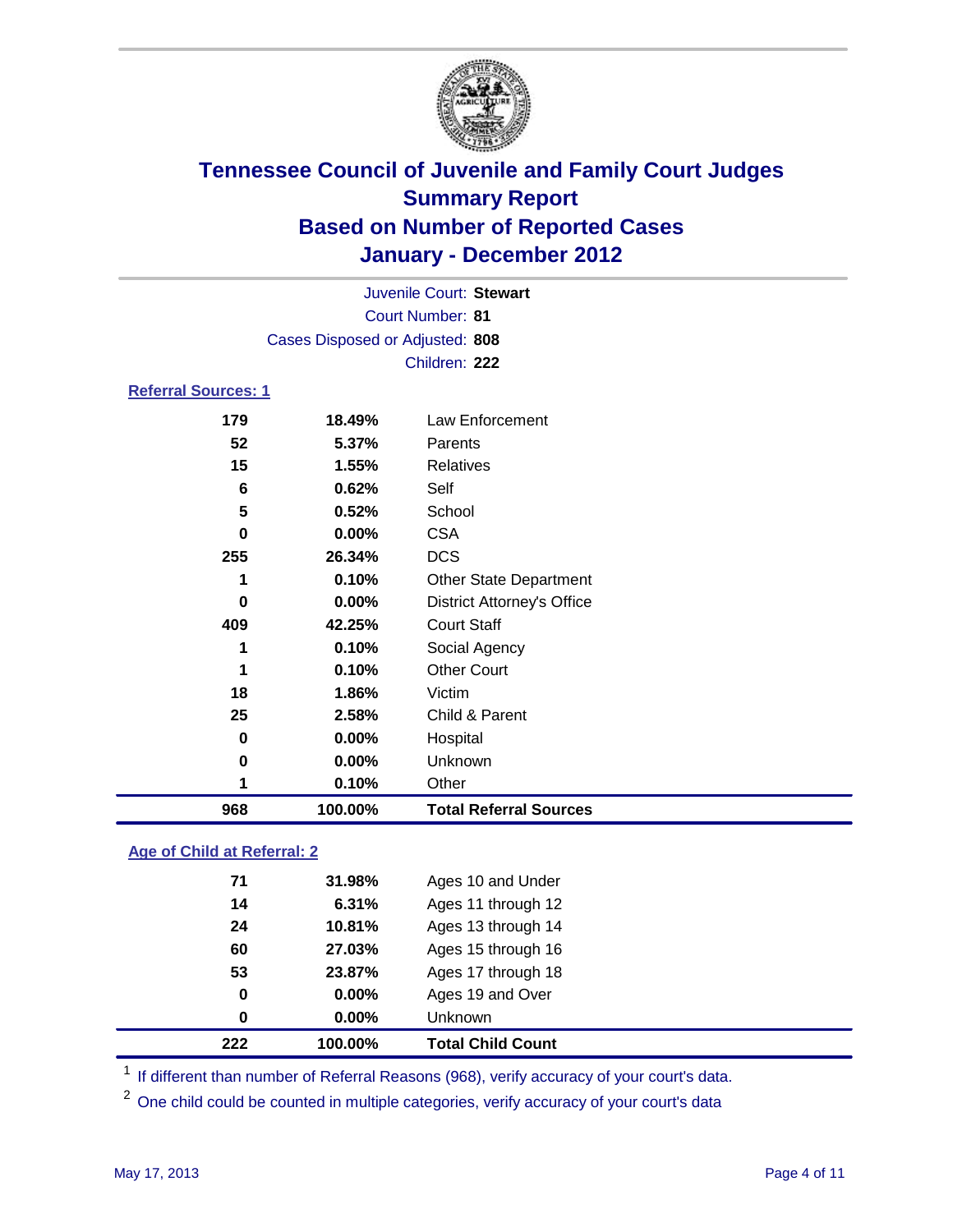

| Juvenile Court: Stewart                 |                                 |                          |  |
|-----------------------------------------|---------------------------------|--------------------------|--|
|                                         | Court Number: 81                |                          |  |
|                                         | Cases Disposed or Adjusted: 808 |                          |  |
|                                         |                                 | Children: 222            |  |
| Sex of Child: 1                         |                                 |                          |  |
| 124                                     | 55.86%                          | Male                     |  |
| 98                                      | 44.14%                          | Female                   |  |
| $\mathbf 0$                             | 0.00%                           | Unknown                  |  |
| 222                                     | 100.00%                         | <b>Total Child Count</b> |  |
| Race of Child: 1                        |                                 |                          |  |
| 213                                     | 95.95%                          | White                    |  |
| 1                                       | 0.45%                           | African American         |  |
| 0                                       | 0.00%                           | Native American          |  |
| $\mathbf 0$                             | 0.00%                           | Asian                    |  |
| $\overline{7}$                          | 3.15%                           | Mixed                    |  |
| 1                                       | 0.45%                           | Unknown                  |  |
| 222                                     | 100.00%                         | <b>Total Child Count</b> |  |
| <b>Hispanic Origin: 1</b>               |                                 |                          |  |
| 5                                       | 2.25%                           | Yes                      |  |
| 216                                     | 97.30%                          | <b>No</b>                |  |
| 1                                       | 0.45%                           | Unknown                  |  |
| 222                                     | 100.00%                         | <b>Total Child Count</b> |  |
| <b>School Enrollment of Children: 1</b> |                                 |                          |  |
| 185                                     | 83.33%                          | Yes                      |  |
| 37                                      | 16.67%                          | No                       |  |
| $\mathbf 0$                             | 0.00%                           | Unknown                  |  |
| 222                                     | 100.00%                         | <b>Total Child Count</b> |  |

One child could be counted in multiple categories, verify accuracy of your court's data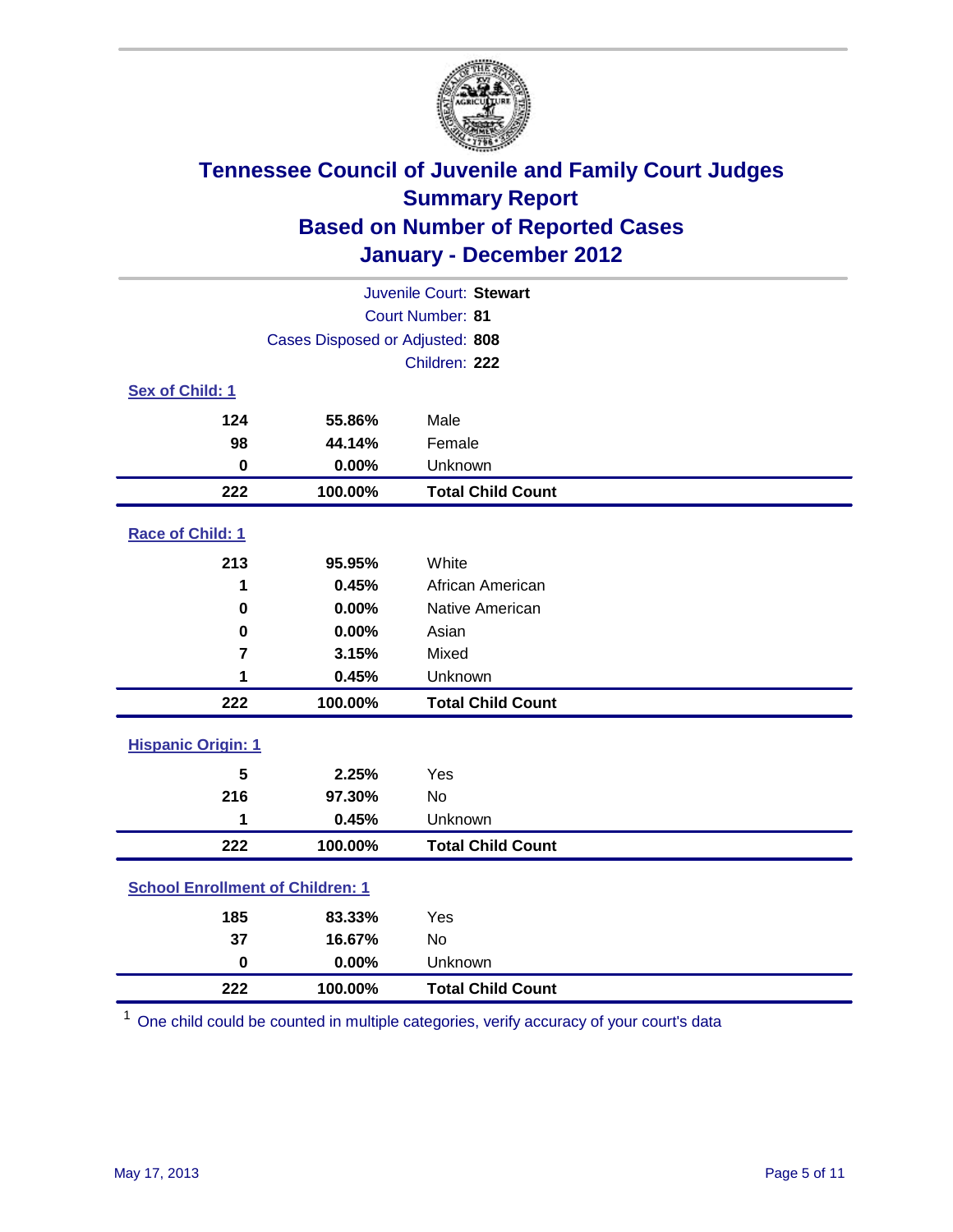

Court Number: **81** Juvenile Court: **Stewart** Cases Disposed or Adjusted: **808** Children: **222**

### **Living Arrangement of Child at Time of Referral: 1**

| 222          | 100.00%  | <b>Total Child Count</b>     |
|--------------|----------|------------------------------|
| 1            | 0.45%    | Other                        |
| 0            | 0.00%    | Unknown                      |
| 0            | $0.00\%$ | Independent                  |
| 0            | 0.00%    | In an Institution            |
| 1            | 0.45%    | In a Residential Center      |
| $\mathbf{2}$ | $0.90\%$ | In a Group Home              |
| 9            | 4.05%    | With Foster Family           |
| 4            | 1.80%    | With Adoptive Parents        |
| 54           | 24.32%   | <b>With Relatives</b>        |
| 9            | 4.05%    | With Father                  |
| 49           | 22.07%   | With Mother                  |
| 20           | 9.01%    | With Mother and Stepfather   |
| 14           | 6.31%    | With Father and Stepmother   |
| 59           | 26.58%   | With Both Biological Parents |
|              |          |                              |

### **Type of Detention: 2**

| 808 | 100.00%  | <b>Total Detention Count</b> |
|-----|----------|------------------------------|
| 0   | $0.00\%$ | Other                        |
| 803 | 99.38%   | Does Not Apply               |
| 0   | 0.00%    | Unknown                      |
| 0   | 0.00%    | <b>Psychiatric Hospital</b>  |
| 1   | 0.12%    | Jail - No Separation         |
| 0   | $0.00\%$ | Jail - Partial Separation    |
| 0   | $0.00\%$ | Jail - Complete Separation   |
| 4   | 0.50%    | Juvenile Detention Facility  |
| 0   | $0.00\%$ | Non-Secure Placement         |
|     |          |                              |

<sup>1</sup> One child could be counted in multiple categories, verify accuracy of your court's data

<sup>2</sup> If different than number of Cases (808) verify accuracy of your court's data.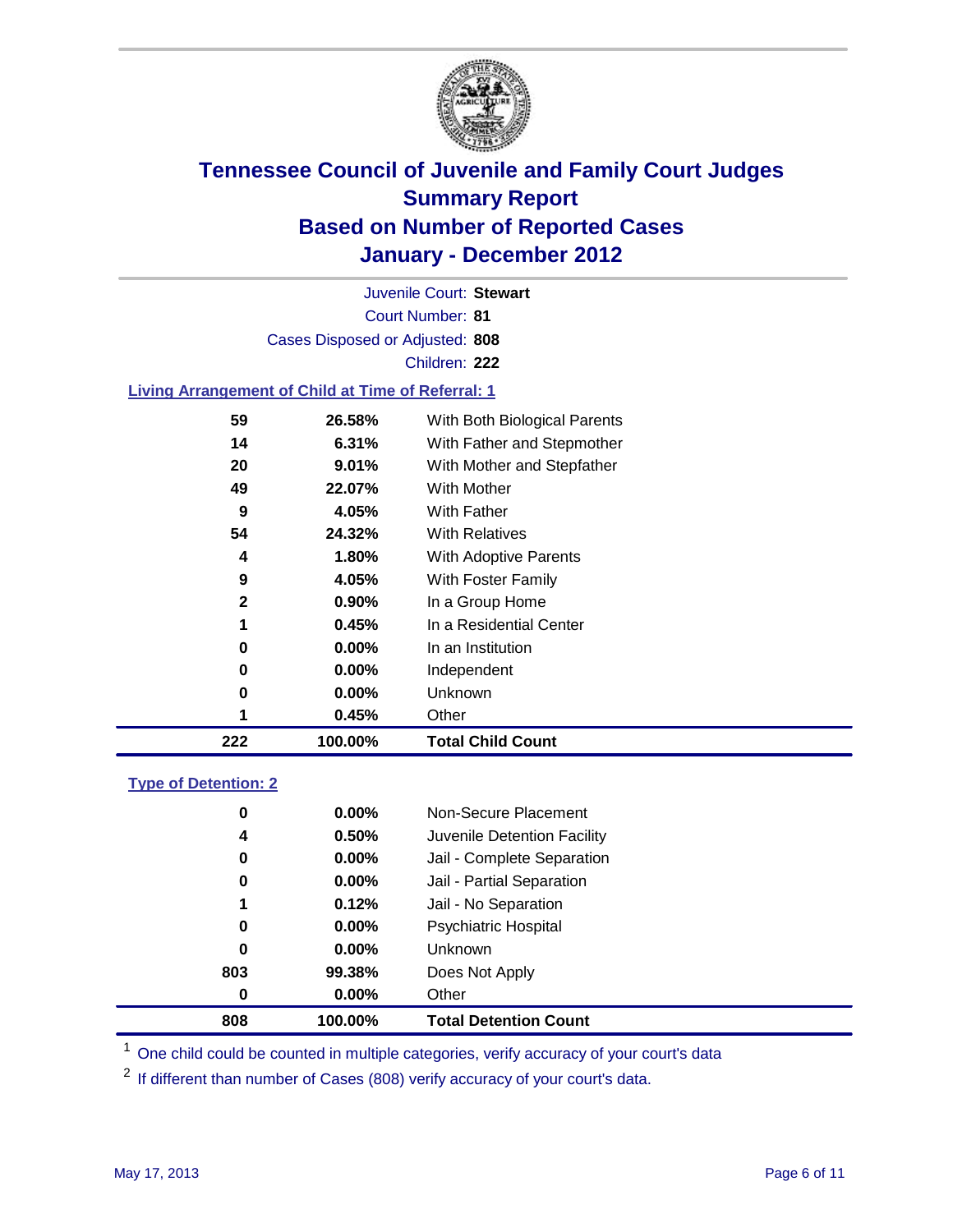

|                                                    | Juvenile Court: Stewart         |                                      |  |  |
|----------------------------------------------------|---------------------------------|--------------------------------------|--|--|
|                                                    | Court Number: 81                |                                      |  |  |
|                                                    | Cases Disposed or Adjusted: 808 |                                      |  |  |
|                                                    |                                 | Children: 222                        |  |  |
| <b>Placement After Secure Detention Hearing: 1</b> |                                 |                                      |  |  |
| 1                                                  | 0.12%                           | Returned to Prior Living Arrangement |  |  |
| $\mathbf 2$                                        | 0.25%                           | Juvenile Detention Facility          |  |  |
| 0                                                  | 0.00%                           | Jail                                 |  |  |
| 0                                                  | 0.00%                           | Shelter / Group Home                 |  |  |
| 1                                                  | 0.12%                           | <b>Foster Family Home</b>            |  |  |
| 0                                                  | 0.00%                           | Psychiatric Hospital                 |  |  |
| 0                                                  | 0.00%                           | Unknown                              |  |  |
| 803                                                | 99.38%                          | Does Not Apply                       |  |  |
| 1                                                  | 0.12%                           | Other                                |  |  |
| 808                                                | 100.00%                         | <b>Total Placement Count</b>         |  |  |
| <b>Intake Actions: 2</b>                           |                                 |                                      |  |  |
|                                                    |                                 |                                      |  |  |
| 358                                                | 36.98%                          | <b>Petition Filed</b>                |  |  |
| 56                                                 | 5.79%                           | <b>Motion Filed</b>                  |  |  |
| 77                                                 | 7.95%                           | <b>Citation Processed</b>            |  |  |
| 0                                                  | 0.00%                           | Notification of Paternity Processed  |  |  |
| 183                                                | 18.90%                          | Scheduling of Judicial Review        |  |  |
| 291                                                | 30.06%                          | Scheduling of Administrative Review  |  |  |
| 0                                                  | 0.00%                           | Scheduling of Foster Care Review     |  |  |
| 1                                                  | 0.10%                           | Unknown                              |  |  |
| 2                                                  | 0.21%                           | Does Not Apply                       |  |  |
| 0                                                  | 0.00%                           | Other                                |  |  |
| 968                                                | 100.00%                         | <b>Total Intake Count</b>            |  |  |

<sup>1</sup> If different than number of Cases (808) verify accuracy of your court's data.

<sup>2</sup> If different than number of Referral Reasons (968), verify accuracy of your court's data.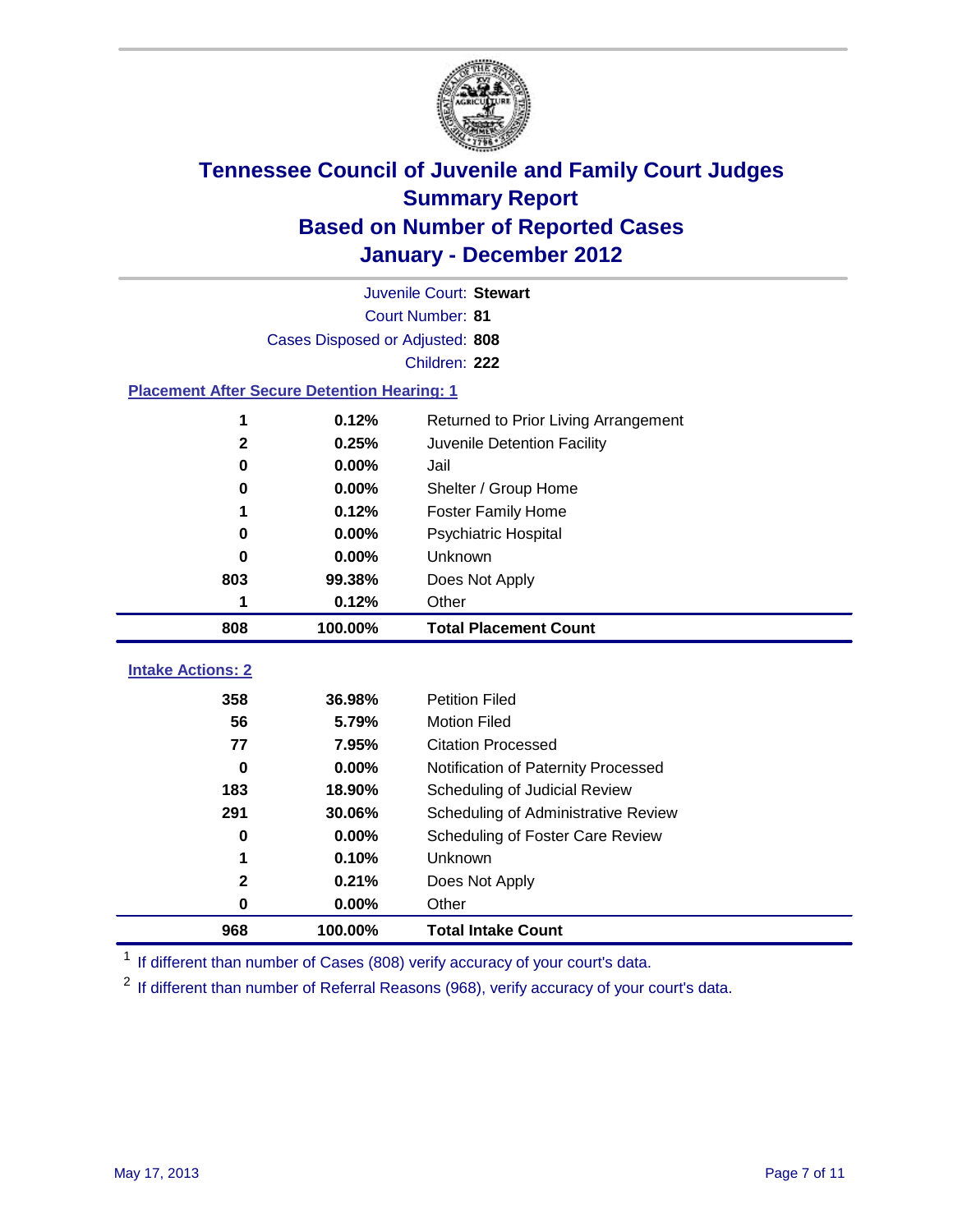

Court Number: **81** Juvenile Court: **Stewart** Cases Disposed or Adjusted: **808** Children: **222**

### **Last Grade Completed by Child: 1**

| 36                                      | 16.22%  | Too Young for School         |  |
|-----------------------------------------|---------|------------------------------|--|
| 6                                       | 2.70%   | Preschool                    |  |
| 4                                       | 1.80%   | Kindergarten                 |  |
| 5                                       | 2.25%   | 1st Grade                    |  |
| 8                                       | 3.60%   | 2nd Grade                    |  |
| 11                                      | 4.95%   | 3rd Grade                    |  |
| 1                                       | 0.45%   | 4th Grade                    |  |
| 11                                      | 4.95%   | 5th Grade                    |  |
| $\overline{7}$                          | 3.15%   | 6th Grade                    |  |
| 13                                      | 5.86%   | 7th Grade                    |  |
| 22                                      | 9.91%   | 8th Grade                    |  |
| 30                                      | 13.51%  | 9th Grade                    |  |
| 36                                      | 16.22%  | 10th Grade                   |  |
| 26                                      | 11.71%  | 11th Grade                   |  |
| 0                                       | 0.00%   | 12th Grade                   |  |
| $\bf{0}$                                | 0.00%   | Non-Graded Special Ed        |  |
| 0                                       | 0.00%   | <b>GED</b>                   |  |
| 6                                       | 2.70%   | Graduated                    |  |
| 0                                       | 0.00%   | <b>Never Attended School</b> |  |
| 0                                       | 0.00%   | Unknown                      |  |
| 0                                       | 0.00%   | Other                        |  |
| 222                                     | 100.00% | <b>Total Child Count</b>     |  |
| <b>Enrolled in Special Education: 1</b> |         |                              |  |

| 222 | 100.00%  | <b>Total Child Count</b> |
|-----|----------|--------------------------|
| 0   | $0.00\%$ | Unknown                  |
| 196 | 88.29%   | No                       |
| 26  | 11.71%   | Yes                      |
|     |          |                          |

One child could be counted in multiple categories, verify accuracy of your court's data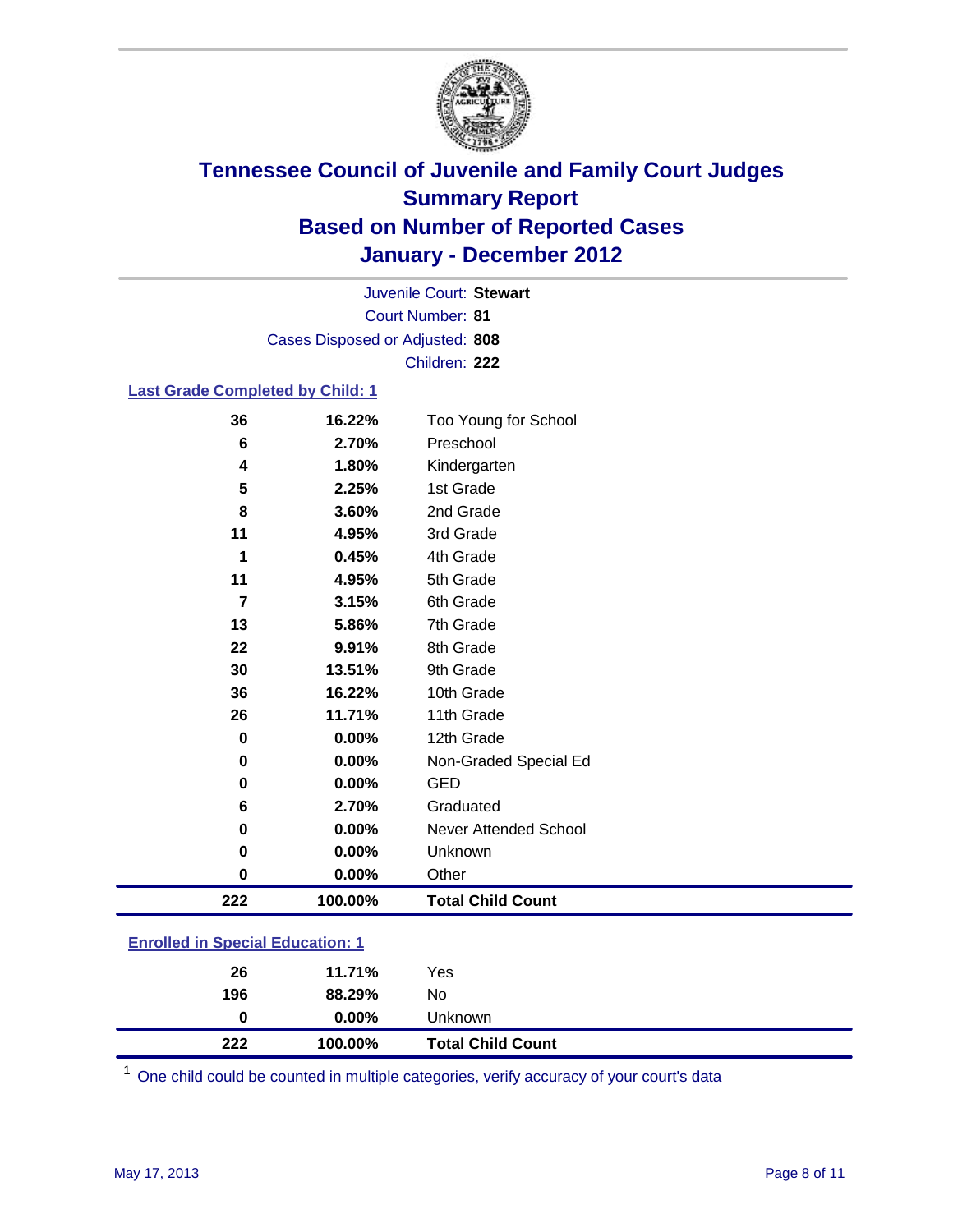

|     | Juvenile Court: Stewart         |                           |  |  |  |
|-----|---------------------------------|---------------------------|--|--|--|
|     |                                 | Court Number: 81          |  |  |  |
|     | Cases Disposed or Adjusted: 808 |                           |  |  |  |
|     |                                 | Children: 222             |  |  |  |
|     | <b>Action Executed By: 1</b>    |                           |  |  |  |
| 618 | 63.84%                          | Judge                     |  |  |  |
| 0   | 0.00%                           | Magistrate                |  |  |  |
| 350 | 36.16%                          | <b>YSO</b>                |  |  |  |
| 0   | 0.00%                           | Other                     |  |  |  |
| 0   | 0.00%                           | Unknown                   |  |  |  |
| 968 | 100.00%                         | <b>Total Action Count</b> |  |  |  |

### **Formal / Informal Actions: 1**

| 968 | 100.00%  | <b>Total Action Count</b>                        |
|-----|----------|--------------------------------------------------|
| 0   | $0.00\%$ | <b>Unknown</b>                                   |
| 0   | $0.00\%$ | Other                                            |
| 379 | 39.15%   | Case Held Open                                   |
| 80  | 8.26%    | Review Concluded                                 |
| 294 | 30.37%   | Special Proceeding                               |
| 0   | $0.00\%$ | Charges Cleared by Transfer to Adult Court       |
| 0   | $0.00\%$ | <b>Transfer to Adult Court Hearing</b>           |
| 0   | $0.00\%$ | <b>Pretrial Diversion</b>                        |
| 96  | $9.92\%$ | Informal Adjustment                              |
| 0   | $0.00\%$ | <b>Complaint Substantiated Mentally III</b>      |
| 0   | $0.00\%$ | <b>Complaint Substantiated Abused</b>            |
| 7   | 0.72%    | <b>Complaint Substantiated Dependent/Neglect</b> |
| 9   | 0.93%    | <b>Complaint Substantiated Status Offender</b>   |
| 45  | 4.65%    | <b>Complaint Substantiated Delinquent</b>        |
|     | 0.10%    | Retired / Nolle Prosequi                         |
| 57  | 5.89%    | Dismissed                                        |

<sup>1</sup> If different than number of Referral Reasons (968), verify accuracy of your court's data.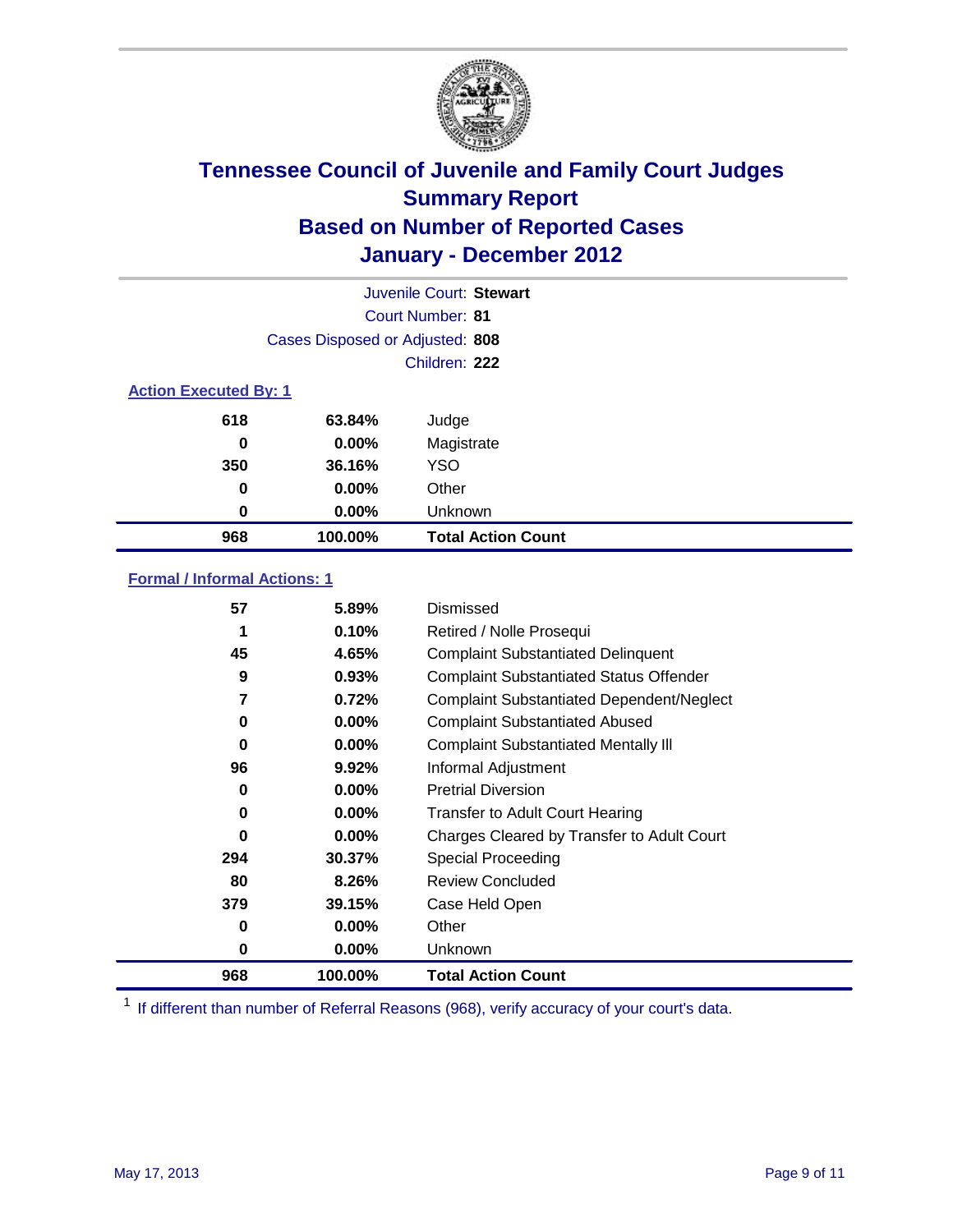

|                         |                                 | Juvenile Court: Stewart                               |
|-------------------------|---------------------------------|-------------------------------------------------------|
|                         |                                 | <b>Court Number: 81</b>                               |
|                         | Cases Disposed or Adjusted: 808 |                                                       |
|                         |                                 | Children: 222                                         |
| <b>Case Outcomes:</b>   |                                 | There can be multiple outcomes for one child or case. |
| 27                      | 1.37%                           | <b>Case Dismissed</b>                                 |
| $\overline{\mathbf{r}}$ | 0.35%                           | Case Retired or Nolle Prosequi                        |
| 347                     | 17.56%                          | Warned / Counseled                                    |
| 492                     | 24.90%                          | <b>Held Open For Review</b>                           |
| 67                      | 3.39%                           | Supervision / Probation to Juvenile Court             |
| 0                       | 0.00%                           | <b>Probation to Parents</b>                           |
| 0                       | 0.00%                           | Referral to Another Entity for Supervision / Service  |
| 28                      | 1.42%                           | Referred for Mental Health Counseling                 |
| 24                      | 1.21%                           | Referred for Alcohol and Drug Counseling              |
| 1                       | 0.05%                           | <b>Referred to Alternative School</b>                 |
| 0                       | 0.00%                           | Referred to Private Child Agency                      |
| 23                      | 1.16%                           | Referred to Defensive Driving School                  |
| 17                      | 0.86%                           | Referred to Alcohol Safety School                     |
| 11                      | 0.56%                           | Referred to Juvenile Court Education-Based Program    |
| 2                       | 0.10%                           | Driver's License Held Informally                      |
| 0                       | 0.00%                           | <b>Voluntary Placement with DMHMR</b>                 |
| 4                       | 0.20%                           | <b>Private Mental Health Placement</b>                |
| 0                       | 0.00%                           | <b>Private MR Placement</b>                           |
| 0                       | 0.00%                           | Placement with City/County Agency/Facility            |
| 22                      | 1.11%                           | Placement with Relative / Other Individual            |
| 0                       | 0.00%                           | Fine                                                  |
| 48                      | 2.43%                           | <b>Public Service</b>                                 |
| 7                       | 0.35%                           | Restitution                                           |
| 0                       | 0.00%                           | <b>Runaway Returned</b>                               |
| 19                      | 0.96%                           | No Contact Order                                      |
| 0                       | 0.00%                           | Injunction Other than No Contact Order                |
| 1                       | 0.05%                           | <b>House Arrest</b>                                   |
| 0                       | 0.00%                           | <b>Court Defined Curfew</b>                           |
| 39                      | 1.97%                           | Dismissed from Informal Adjustment                    |
| 0                       | 0.00%                           | <b>Dismissed from Pretrial Diversion</b>              |
| 14                      | 0.71%                           | Released from Probation                               |
| 0                       | 0.00%                           | <b>Transferred to Adult Court</b>                     |
| 0                       | $0.00\%$                        | <b>DMHMR Involuntary Commitment</b>                   |